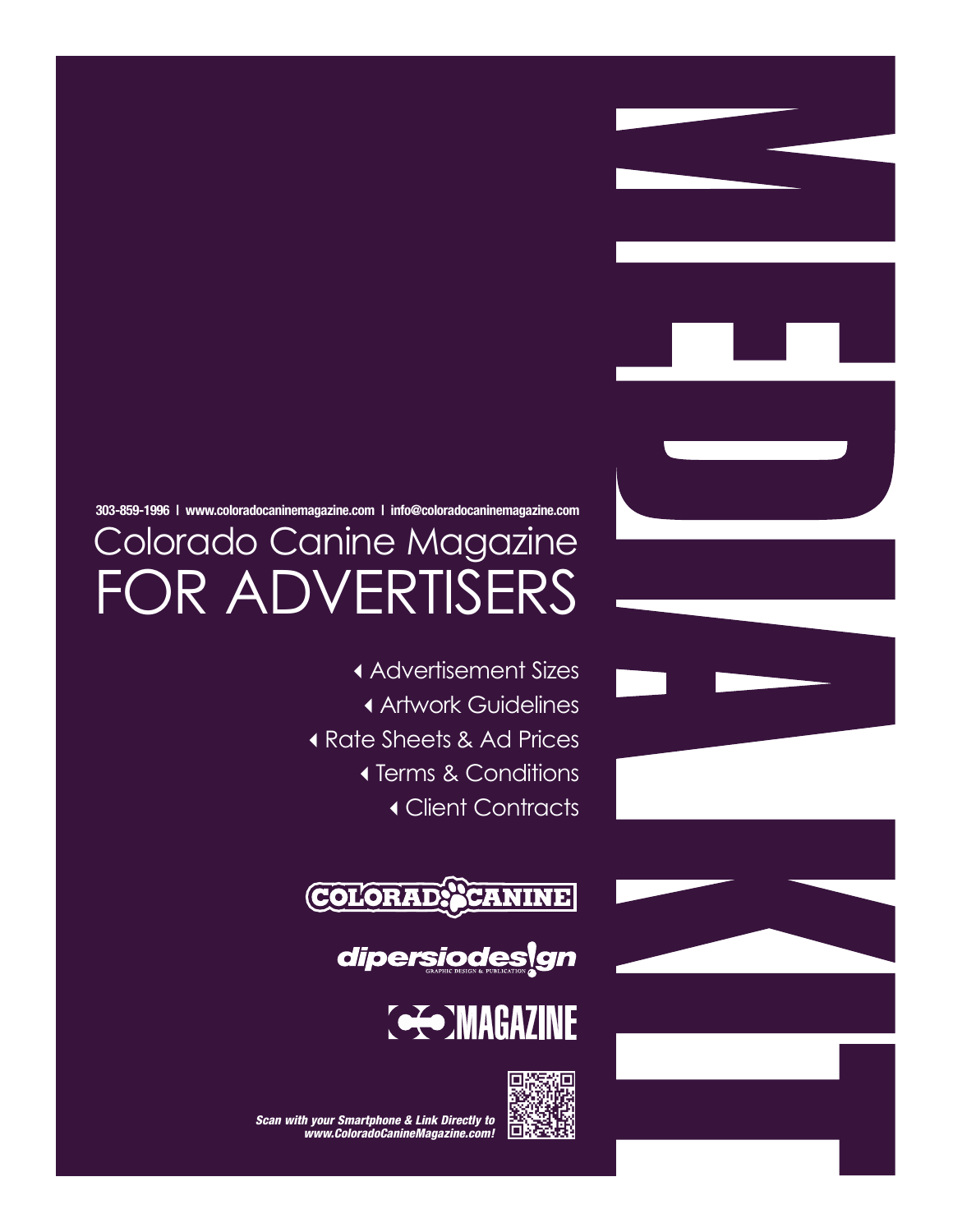## Colorado Canine Magazine Pub Size: 8.375" x 10.75"

#### advertisement mechanical requirements

| Ad Size Description       | Width x Height                               |
|---------------------------|----------------------------------------------|
| Full Page Ad Trim Size:   | $8.375" \times 10.75"$                       |
| Full Page Ad with Bleed:  | $8.625" \times 11"$                          |
| Full Page Ad Live Area:   | $7.375" \times 9.75"$                        |
| 1/2 Page Horizontal Ad:   | $7.375" \times 4.75"$                        |
| 1/2 Page Vertical Ad:     | $3.562" \times 9.75"$                        |
| 1/4 Page Horizontal Ad:   | $7.375" \times 2.25"$                        |
| 1/4 Page Vertical Ad:     | $3.562" \times 4.75"$                        |
| 1/8 Page Horizontal Ad:   | $3.562" \times 2.25"$                        |
| Web Site Ad — Banner:     | $(420 x 90 pixels)$ 5.833" x 1.25"           |
| Web Site Ad — Square:     | $2.139" \times 2.139"$<br>(154 x 154 pixels) |
| Web Site Ad — Vertical:   | (154 x 308 pixels) 3.562" x 4.278"           |
| Web Site Ad — Horizontal: | (255 x 130 pixels) 3.542" x 1.806"           |

#### advertisement mechanical diagram



#### color specifications & resolution — print

- All colors used in the supplied file must be a **4-color process** build, **CMYK** (cyan, magenta, yellow and black).
- All photos and graphics must be **4-color process** only and/or black and white. **DO NOT** use Pantone (PMS) or spot colors.
- All images, graphics and logos used must be **300 dpi** (150 lpi), **highresolution**, professional scans or electronic artwork.

#### supplying electronic materials

• Ads that are 10MBs or smaller in size should be e-mailed directly to **info@coloradocaninemagazine.com**. Ads larger than 10MBs must be hand-delivered or shipped by mail. Please contact us for details.

#### contacts for mailing materials

- If you'd like to mail or drop-off advertiser disks, artwork and/or electronic materials, please contact us ahead of time for our current mailing address and/or store location(s).
- Please address all advertising materials to the following attention: Peter A. DiPersio, *Colorado Canine Magazine*

### rich black builds — print

- When using a rich black, we recommend a build of **40% cyan, 30% magenta, 30% yellow** and **100% black**.
- If the advertiser does not follow this rich-black formula, *Colorado Canine Magazine* and *DiPersioDesign* will not be liable for the density of the rich-black build in print.

#### we accept the following electronic files

- Electronic files sent via e-mail (10MB or smaller is size)
- Formatted CDs and DVDs
- USB flash drives and/or jump drives (**Macintosh** formatted)
- FTP file transfer (Fetch® or FileZilla®) or similar transfer program

#### artwork must meet these requirements

- Abobe Photoshop® (version CS2-CS5) for **Macintosh** OSX, 10.0 10.7
- Abobe Illustrator® (version CS2-CS5) for **Macintosh** OSX, 10.0 10.7
- Abobe InDesign® (version CS2-CS5) for **Macintosh** OSX, 10.0 10.7
- Adobe Acrobat ® (any version) or **high-resolution** PDF file(s)

#### advertisement materials to include

- The creator, owner and publisher of *Colorado Canine Magazine, DiPersioDesign*, uses a Macintosh platform for all designs, graphics, artwork and fonts. Please provide any and all materials accordingly.
- Please include a color proof whenever possible, regardless of the file format and artwork resolution.
- Screen and printer versions of all fonts used in **Macintosh** format.
- All support files including logos, illustrations, photos, embedded graphics and fonts for **PDF** files, and **Illustrator**® documents.
- Please submit your ad in a single, **high-resolution** file as a INDD, PDF, TIF, JPG or EPS. We can not accept any other format.
- We **DO NOT** guarantee output of files with fonts using **non-vector** based art. (Example: Photoshop® TIFF, EPS or PICT).

#### ad design & production fees

- Charges **MAY BE** assessed for electronic file intervention involving major production changes and/or altering supplied ad materials.
- However, if ad materials are supplied or built by *DiPersioDesign* or *Colorado Canine Magazine*, extra production fees **WILL NOT** be added.
- Please contact *Colorado Canine Magazine* Advertising and Production Coordinator **Peter A. DiPersio** for a comprehensive rate sheet and/or break-down of production and advertisement design rates.

Colorado Canine Magazine is a contract publication of DiPersioDesign. Any reproduction without written permis-<br>sion is strictly prohibited. Every effort was made to ensure accuracy of information in the publication herein as of press time. However, Colorado Canine Magazine and DiPersioDesign assume no responsibility for errors,<br>changes or omissions. Colorado Canine Magazine is published each quarter by DiPersioDesign. Colorado Canine *Magazine* and *DiPersioDesign* make no endorsement, representation or warranty regarding the suitability, quality or availability of any goods or services advertised or mentioned in this publication. Advertisements are approved by the subject companies. Colorado Canine Magazine and DiPersioDesign are not responsible or liable<br>for any inaccuracy, omission or infringement of any third party's rights therein, or for personal injury or any<br>o





Tel: 303-859-1996, Fax: 928-833-1996

DiPersioDesign, Graphic Design & Publication Tel: 303-859-1996, Fax: 928-833-1996 www.dipersiodesign.com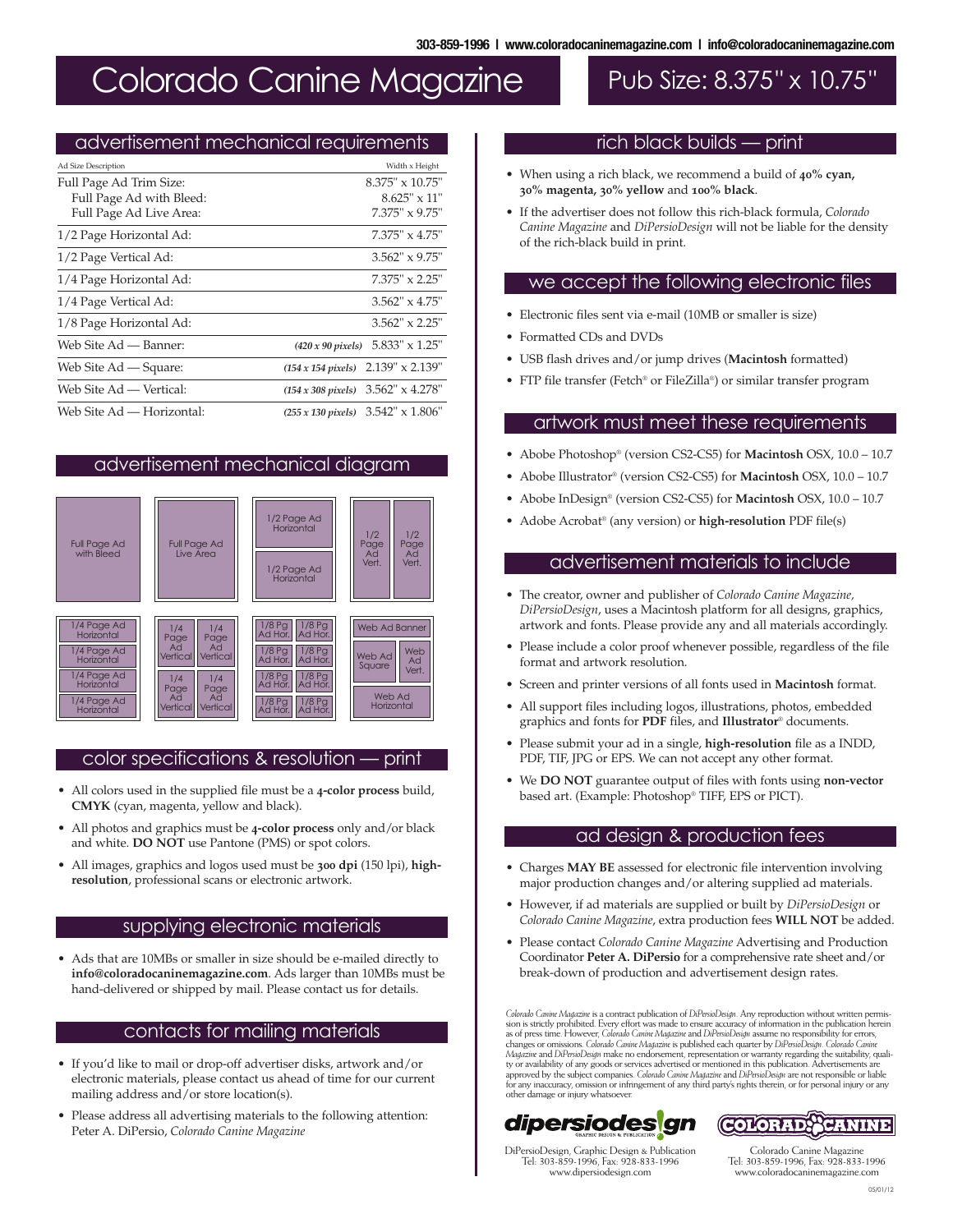## Price Guide & Agreement Pub Size: 8.375" x 10.75"

### advertisement rates by size per issue Full Page Ad — Covers: 8.375" x 10.75" \$2,000 \$1,500 Full Page Ad: 8.375" x 10.75" \$1,000 \$750 1/2 Page Horizontal Ad: 7.375" x 4.75" \$500 \$375 1/2 Page Vertical Ad: 3.562" x 9.75" \$500 \$375 1/4 Page Horizontal Ad: 7.375" x 2.25" \$300 \$225 1/4 Page Vertical Ad: 3.562" x 4.75" \$300 \$225 1/8 Page Horizontal Ad: 3.562" x 2.25" \$200 \$150 Web Site Ad — Vert. & Hor.: *(per quarter, 3 months)* \$300 *(home)* \$200 *(other)* Web Site Ad — Ban. & Sqr.: *(per quarter, 3 months)* \$200 *(home)* \$100 *(other)* Ad Size Description **Ad Size Description** Width x Height Per Issue Per Issue (1 Year)

#### rates by size advertisement diagram



#### advertisement dates & deadlines

| Seasonal Pub. Quarter | Ad Materials Deadline | Pub. Break Date |
|-----------------------|-----------------------|-----------------|
| Spring Issue:         | January 31st          | March 1st       |
| Summer Issue:         | April 30th            | June 1st        |
| Autumn Issue:         | July 31st             | September 1st   |
| Holiday Issue:        | August 31st           | November 1st    |

#### advertisement terms & agreements

In consideration of this mutual agreement and subject to the terms and conditions set forth herein, the advertiser will furnish advertising copy to *DiPersioDesign* for publication print into *Colorado Canine Magazine*. The advertiser hereby authorizes and places advertising space in the amount of \_\_\_\_\_\_\_\_\_\_\_\_ page (size) for \_\_\_\_\_\_\_\_\_\_ (number of) issues amount of <u>equal</u> page (size) for <u>equal (number of</u>) issues commencing with the state of the year state of the year state of the year state of the year state of the year state of the year state of the year state of the ye commencing with the issue of the year issue issue issue  $\alpha$ . In consideration of the scheduled placement, *DiPersioDesign* agrees to charge the undersigned a total of \$\_\_\_\_\_\_\_\_\_\_ accordance with the current published rate sheet herein.

In the event that the advertiser does not use the minimum space required by this agreement, the advertiser agrees to pay for the space actually earned in accordance with the current published rate sheet for that publication.

Cancellation of space after deadline is prohibited and subject to the rate earned in accordance with the current published rate sheet.

All accounts are due upon receipt of invoice. Accounts not paid prior to the publication break date (actual break dates may vary) are considered past due. Client will be charged 10% interest each month thereafter.

This agreement cannot be invalidated by insertions in the wrong location, by omission, or by error. Publisher shall not be held responsible for omissions. Any errors will be equitably adjusted between advertiser and publisher.

*DiPersioDesign* and *Colorado Canine Magazine* reserve the right to reject or edit any and all copy submitted by the advertiser.

It is understood and agreed by the advertiser that *DiPersioDesign* retains exclusive rights to all artwork created by *DiPersioDesign* and/or the *Colorado Canine Magazine* staff, or artwork contained in art source publication in print, electronic or otherwise. The advertiser agrees not to authorize reproduction of said artwork in any other publication without the written consent of *DiPersioDesign*.

In the event of a legal dispute, all service charges, attorney fees and court costs incurred by *DiPersioDesign* and/or *Colorado Canine Magazine* in the collection of advertising charges will be paid by the advertiser.

This agreement pertains only to advertising placed expressly on behalf of the original advertiser. Under no circumstances will the advertiser resell advertising space to a third party.

Advertisements placed in other *DiPersioDesign* publications do not apply to fulfillment of this agreement.

Advertiser will indemnify and hold harmless *DiPersioDesign*, its officers, agents, employees and contractors for all contents supplied to publisher including text, representations and illustrations of advertisement printed, and for any claim arising from the contents including, but not limited to, defamation, invasion of privacy, copyright infringement and plagiarism.

This agreement may be amended or modified only by a writing signed by all parties herein and/or hereto.

|              | ad request specs & contract                                                       |                   |
|--------------|-----------------------------------------------------------------------------------|-------------------|
| Issue/Season | Year/Volume<br>and the property                                                   | Purchased Ad Size |
|              |                                                                                   |                   |
|              |                                                                                   |                   |
|              |                                                                                   |                   |
|              |                                                                                   |                   |
|              | Advertising Preparation and Production Charge: __________________________________ |                   |
|              |                                                                                   |                   |
|              |                                                                                   |                   |
|              |                                                                                   |                   |
|              |                                                                                   |                   |
|              | Method of Payment:                                                                |                   |

Accepted for *Colorado Canine Magazine* and/or *DiPersioDesign* signed:

X\_\_\_\_\_\_\_\_\_\_\_\_\_\_\_\_\_\_\_\_\_\_\_\_\_\_\_\_\_\_\_\_\_\_\_\_\_\_\_\_\_\_\_\_\_\_\_\_\_\_\_\_\_\_\_\_\_\_\_\_\_\_\_

Colorado Canine Magazine is a contract publication of DiPersioDesign. Any reproduction without written permis-<br>sion is strictly prohibited. Every effort was made to ensure accuracy of information in the publication herein as of press time. However, Colorado Canine Magazine and DiPersioDesign assume no responsibility for errors,<br>changes or omissions. Colorado Canine Magazine is published each quarter by DiPersioDesign. Colorado Canine *Magazine* and *DiPersioDesign* make no endorsement, representation or warranty regarding the suitability, quality or availability of any goods or services advertised or mentioned in this publication. Advertisements are approved by the subject companies. Colorado Canine Magazine and DiPersioDesign are not responsible or liable for any inaccuracy, omission or infringement of any third party's rights therein, or for personal injury or any o





DiPersioDesign, Graphic Design & Publication Tel: 303-859-1996, Fax: 928-833-1996 www.dipersiodesign.com

Colorado Canine Magazine Tel: 303-859-1996, Fax: 928-833-1996 www.coloradocaninemagazine.com